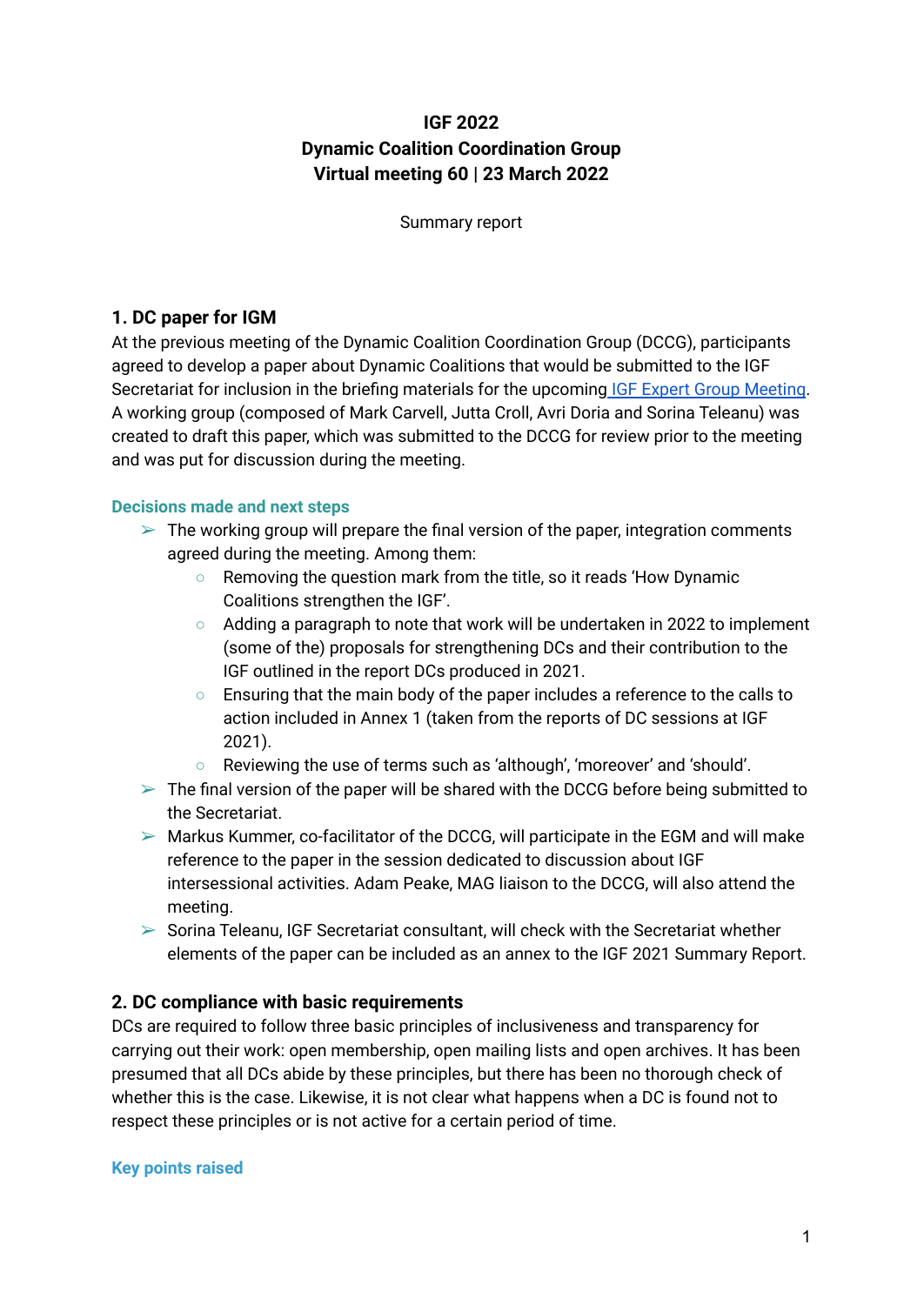- One participant noted that the IGF Secretariat is the one reviewing DCs status (active or not) and compliance with the principles. Warnings could be issued if a DC is found not to be active or respecting the principles. If nothing changes within a certain period of time, the Secretariat would revoque the means given to the DC (listing as an active IGF, webpage of the IGF website, mailing list, etc.).
- A point was made that the Secretariat would likely be more comfortable if they know that actions such as the ones taken above are supported by the DCCG and are taken in line with commonly agreed guidelines.

## **Next steps**

- $\triangleright$  The Secretariat will conduct a check of whether DCs respecte the three 'open' principles outlined above and send notifications to DCs that are found not to be in compliance.
- $\geq$  The DCCG will continue these discussions with the view to developing a set of guidelines on actions to be taken when DCs are found not to respect the principles they are required to, or are not active.

## **3. Next steps on other issues**

- $\geq$  After the EGM, the DCCG will continue discussions on what can be done to ensure that DC work is better recognised and disseminated in the future. Issues to consider at the upcoming meetings:
	- Have the second Open Consultations in the IGF 2022 cycle (to be held in July) as a deadline for the DCCG to come up with a proposal.
	- Follow how the substantive IGF agenda unfolds over the next months and see where DCs could make a substantive contribution.
	- Consider a suggestion for a MAG-DC working group that would work on strengthening the interactions between the two groups.
- $\triangleright$  DCs were reminded of their obligations to submit annual reports highlighting their 2021 activities.